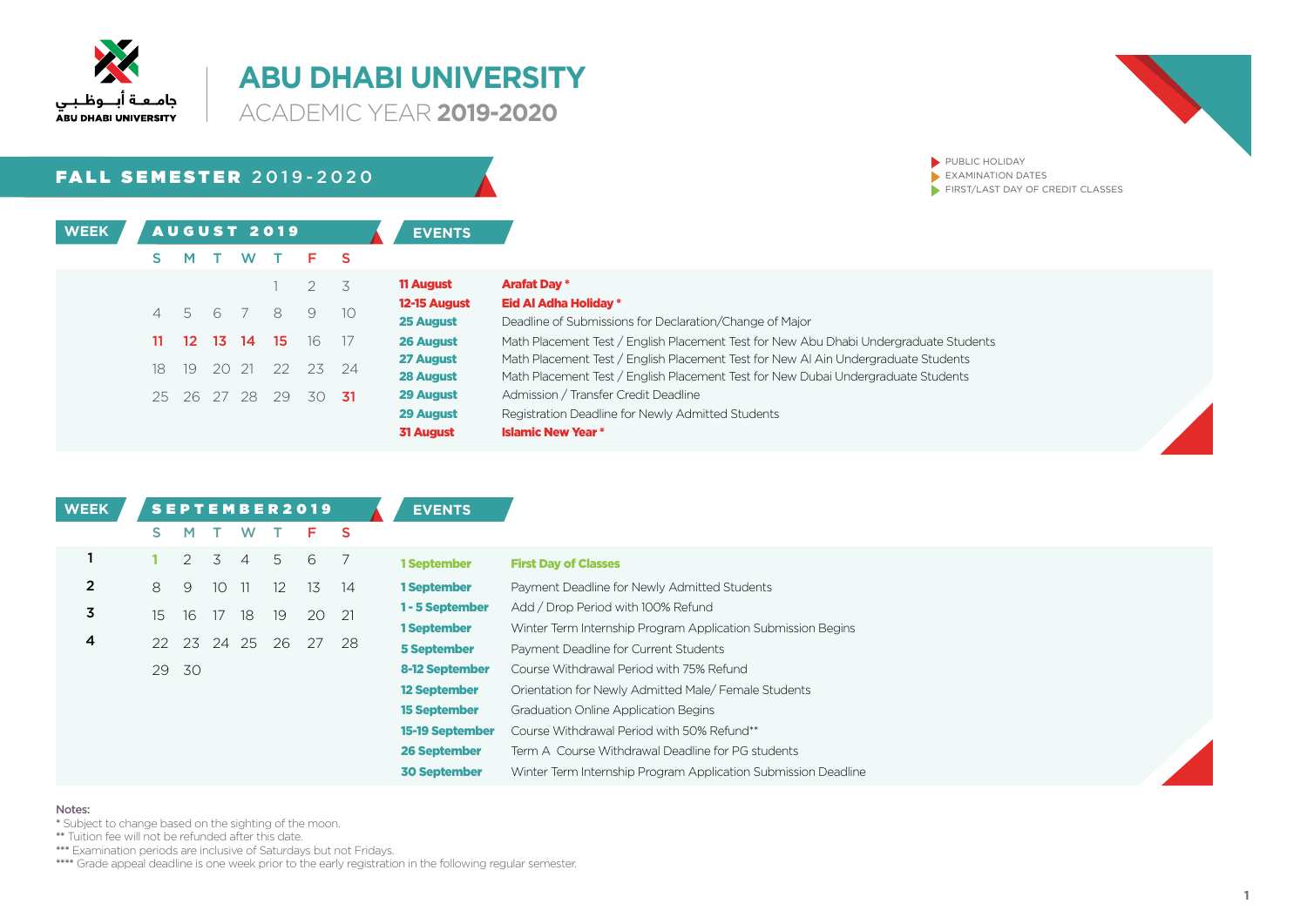

**ACADEMIC YEAR 2019-2020** 



| <b>FALL SEMESTER 2019-2020</b> |    |    |             |          |                 |                |          |                   | PUBLIC HOLIDAY<br>EXAMINATION DATES                                                   |
|--------------------------------|----|----|-------------|----------|-----------------|----------------|----------|-------------------|---------------------------------------------------------------------------------------|
|                                |    |    |             |          |                 |                |          |                   | FIRST/LAST DAY OF CREDIT CLASSES                                                      |
| <b>WEEK</b>                    |    |    |             |          | OCTOBER 2019    |                |          | <b>EVENTS</b>     |                                                                                       |
|                                | S. | M  | $\top$      | <b>W</b> | $\top$          | F.             | <b>S</b> |                   |                                                                                       |
| 5                              |    |    |             | 2        | 3               | $\overline{4}$ | 5        | <b>6 October</b>  | Spring Semester Internship Program Application Submission Begins                      |
| 6                              | 6  | 7  | 8           | -9       | 10 <sup>°</sup> | 11             | $12 \,$  | <b>12 October</b> | <b>Term A Postgraduate Last Day of Classes</b>                                        |
| $\overline{7}$                 | 13 | 14 | -15.        | -16      | -17             | 18             | 19       | <b>13 October</b> | Reading Day                                                                           |
|                                |    |    |             |          |                 |                |          | 14-16 October     | <b>Term A Postgraduate Final Exams Week ***</b>                                       |
| 8                              | 20 | 21 |             |          | 22 23 24        | 25             | 26       | <b>17 October</b> | Release of Mid-Semester Grades                                                        |
|                                | 27 |    | 28 29 30 31 |          |                 |                |          | <b>19 October</b> | Term A PG Final Grades Released                                                       |
|                                |    |    |             |          |                 |                |          | 20 October        | <b>Term B Postgraduate Classes Begins</b>                                             |
|                                |    |    |             |          |                 |                |          | 20-21 October     | Term B PG Add / Drop Period with 100% Refund                                          |
|                                |    |    |             |          |                 |                |          | 20 October        | Release of the Winter 2019-2020 Term and Spring 2019-2020 Semester Schedules          |
|                                |    |    |             |          |                 |                |          | 21 October        | Payment Deadline for Term B PG                                                        |
|                                |    |    |             |          |                 |                |          | 24 October        | <b>Graduation Online Application Deadline</b>                                         |
|                                |    |    |             |          |                 |                |          | 27 October        | Grade Appeals Deadline for Spring 18-19 Semester and Sum 18-19 Term Final Grades **** |
|                                |    |    |             |          |                 |                |          | 27 October        | Advising and Early Registration Begins                                                |
|                                |    |    |             |          |                 |                |          | <b>31 October</b> | Spring Semester Internship Program Application Submission Deadline                    |

Notes:

\* Subject to change based on the sighting of the moon.

\*\* Tuition fee will not be refunded after this date.

\*\*\*\* Examination periods are inclusive of Saturdays but not Fridays.

**EXEMPRESTER FOLLOWING THE IN REGISTIVE OF EXECUTIVE APPEAR FOR THE INCORDING THE ISLAM FOR THE ISLAM FOR THE I**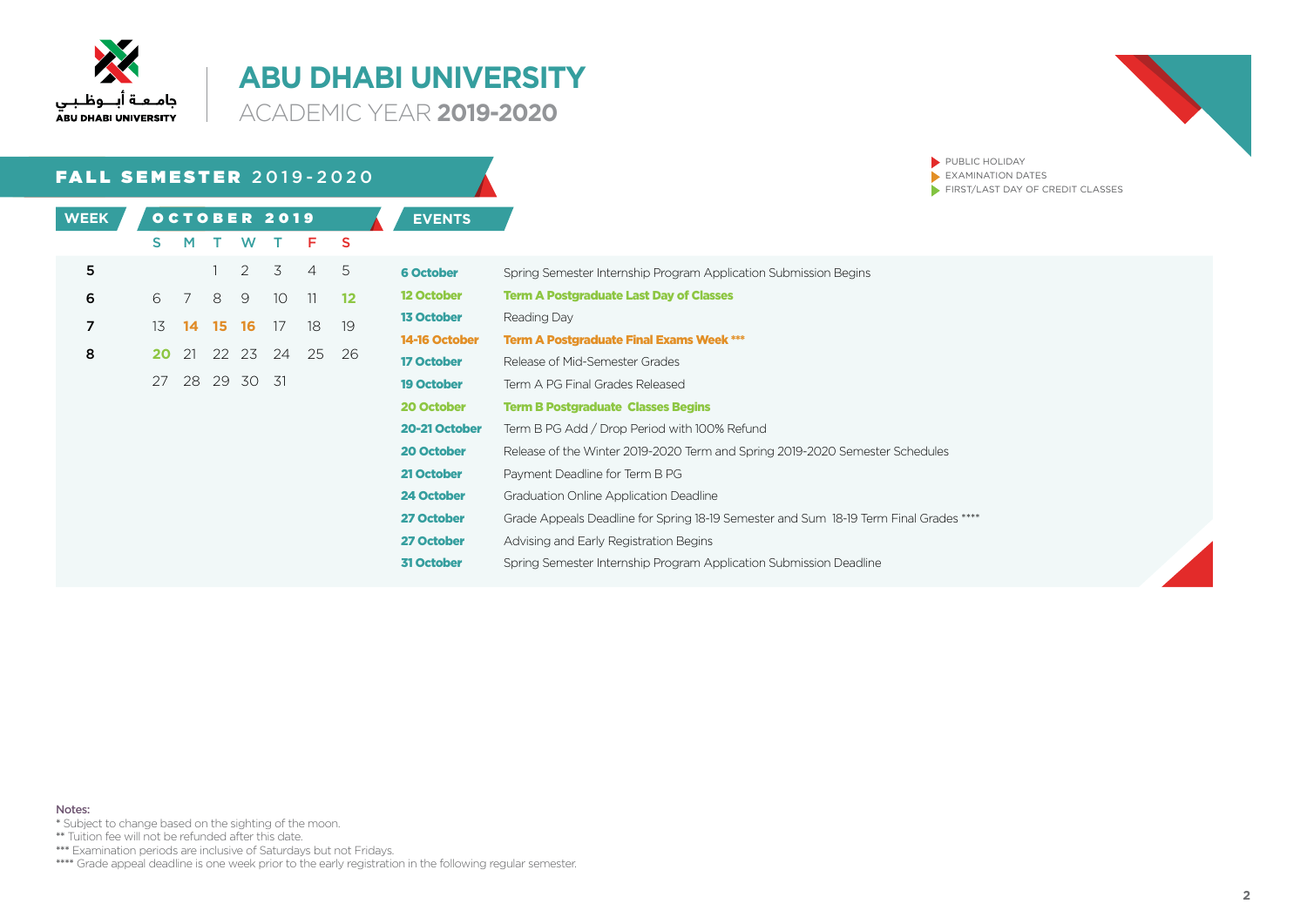

**ACADEMIC YEAR 2019-2020** 

## **FALL SEMESTER 2019-2020**



PUBLIC HOLIDAY  $\blacktriangleright$  EXAMINATION DATES  $\blacktriangleright$  FIRST/LAST DAY OF CREDIT CLASSES

| <b>WEEK</b>     |                |                |       |       |     | <b>NOVEMBER 2019</b> |                | <b>EVENTS</b>      |                                                                |
|-----------------|----------------|----------------|-------|-------|-----|----------------------|----------------|--------------------|----------------------------------------------------------------|
|                 |                |                |       | W     |     | F.                   |                |                    |                                                                |
| 9               |                |                |       |       |     |                      | $\overline{2}$ | <b>3 November</b>  | Summer Term Internship Program Application Submission Begins   |
| 10 <sub>o</sub> | $\overline{5}$ | $\sim$ 4       |       | 5 6   |     | 8                    | - 9            | <b>7 November</b>  | Course Withdrawal Deadline for Undergraduate                   |
| 11              | $10-1$         | $\frac{11}{2}$ | 12 13 |       | 14  | 15 16                |                | <b>9 November</b>  | <b>Prophet Mohammed Birthday "May Peace Be Upon Him" *</b>     |
| 12 <sup>°</sup> | 17             | 18             |       | 19 20 | -21 | 22 23                |                | <b>14 November</b> | Course Withdrawal Deadline for Postgraduate                    |
|                 |                |                |       |       |     |                      |                | <b>28 November</b> | Summer Term Internship Program Application Submission Deadline |
| 13              | 24             | 25 26 27       |       |       | 28  | 29                   | - 30           | <b>30 November</b> | <b>Commemoration Day</b>                                       |

| <b>WEEK</b> |    |                     |    |             |         | DECEMBER 2019   |             | <b>EVENTS</b>         |                                                          |
|-------------|----|---------------------|----|-------------|---------|-----------------|-------------|-----------------------|----------------------------------------------------------|
|             | S. | M                   |    | W           |         | F.              | - S         |                       |                                                          |
|             |    | $2 \quad 3 \quad 4$ |    |             | 5.      | 6.              | - 7         | 2-3 December          | <b>UAE National Day</b>                                  |
| 13          | 8  | 9                   | 10 | 11          | $12 \,$ | 13 <sup>7</sup> | $\sqrt{14}$ | 4 December            | <b>Last Day of Classes for Undergraduate Students</b>    |
|             | 15 | 16                  | 17 | 18          | 19      | 20 21           |             | 4-5 December          | Reading days for Postgraduate Students                   |
|             |    |                     |    |             |         |                 |             | 5-14 December         | <b>Final Exams Period for Undergraduate Students ***</b> |
|             |    |                     |    | 22 23 24 25 | - 26    | 27 28           |             | <b>7 December</b>     | <b>Last Day of Classes for Postgraduate Students</b>     |
|             |    | 29 30 31            |    |             |         |                 |             | 8-14 December         | <b>Final Exams Period for Postgraduate Students ***</b>  |
|             |    |                     |    |             |         |                 |             | <b>15 Dec - 4 Jan</b> | Fall Break                                               |
|             |    |                     |    |             |         |                 |             | <b>16 December</b>    | Final Grades Released****                                |

Notes:

- \* Subject to change based on the sighting of the moon.
- \*\* Tuition fee will not be refunded after this date.

\*\*\*\* Examination periods are inclusive of Saturdays but not Fridays.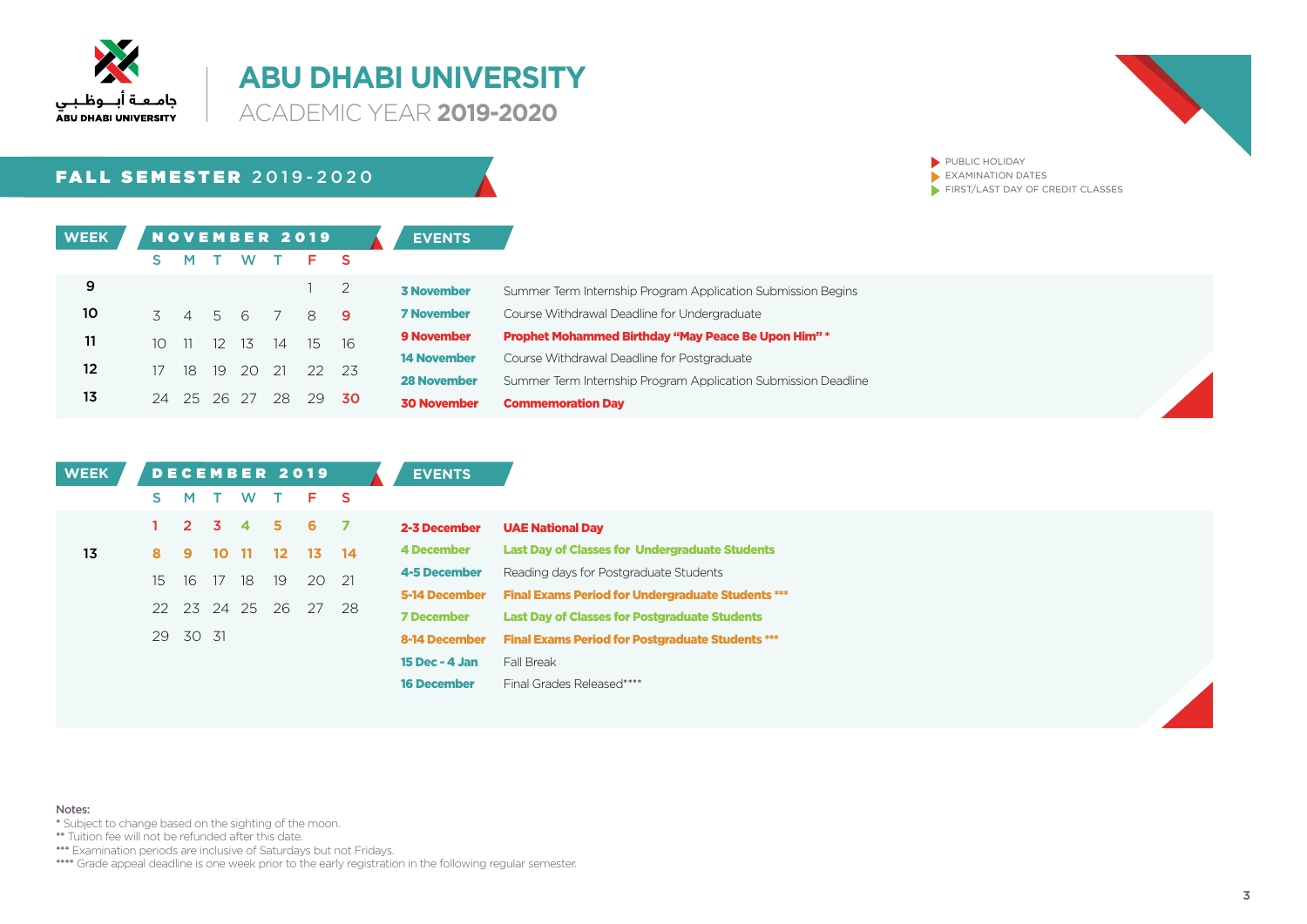

**ACADEMIC YEAR 2019-2020** 

## WINTER SEMESTER 2019-2020

**EVENTS WEEK** 2020 JANUARY

PUBLIC HOLIDAY  $\blacktriangleright$  EXAMINATION DATES  $\blacktriangleright$  FIRST/LAST DAY OF CREDIT CLASSES

|   | S.  | M   |    | <b>W</b> |       | F.              | -S             |                   |                                                                                                            |
|---|-----|-----|----|----------|-------|-----------------|----------------|-------------------|------------------------------------------------------------------------------------------------------------|
|   |     |     |    |          | 2     | 3               | $\overline{4}$ | 1 January         | <b>Gregorian New Year</b>                                                                                  |
|   | 5.  | - 6 | 7  | 8        | 9     | 10 <sup>°</sup> | 11             | 2 January         | Deadline of Admissions/Transfer Credit                                                                     |
| 2 | 12. | 13  | 14 | 15       | 16    | 17              | 18             | 2 January         | Deadline of Submission for Declaration/Change of Major                                                     |
|   |     |     |    |          |       |                 |                | 2 January         | Registration Deadline for Newly Admitted Students                                                          |
| 3 | 19  | 20  | 21 | 22       | 23    | 24              | -25            | 2 January         | Math Placement Test / English Placement Test for New Abu Dhabi Undergraduate Students                      |
|   | 26  | 27  |    | 28 29    | 30 31 |                 |                | 5 January         | <b>First Day of Classes</b>                                                                                |
|   |     |     |    |          |       |                 |                | 5-6 January       | Add/Drop Period 100% Refund                                                                                |
|   |     |     |    |          |       |                 |                | <b>6 January</b>  | Payment Deadline                                                                                           |
|   |     |     |    |          |       |                 |                | 7-8 January       | Course Withdrawal Period 75% Refund                                                                        |
|   |     |     |    |          |       |                 |                | 8 January         | Financial Aid/Scholarship Requirements for RETURNING Students for Spring 2019/2020 Submission Begins       |
|   |     |     |    |          |       |                 |                | 8 January         | Financial Aid/Scholarship Requirements for NEW Prospective Students for Spring 2019/2020 Submission Begins |
|   |     |     |    |          |       |                 |                | 9 & 12 January    | Course Withdrawal Period 50% Refund**                                                                      |
|   |     |     |    |          |       |                 |                | <b>12 January</b> | Graduation Online Application Begins                                                                       |
|   |     |     |    |          |       |                 |                | 23 January        | Release of Mid-Term Grades                                                                                 |
|   |     |     |    |          |       |                 |                | <b>30 January</b> | Graduation Online Application Deadline                                                                     |
|   |     |     |    |          |       |                 |                | <b>30 January</b> | Course Withdrawal Deadline                                                                                 |
|   |     |     |    |          |       |                 |                | <b>30 January</b> | Financial Aid / Scholarship Requirements for RETURNING Students for Spring 2019/2020 Submission Deadline   |

Notes:

\* Subject to change based on the sighting of the moon.

\*\* Tuition fee will not be refunded after this date.

\*\*\*\* Examination periods are inclusive of Saturdays but not Fridays.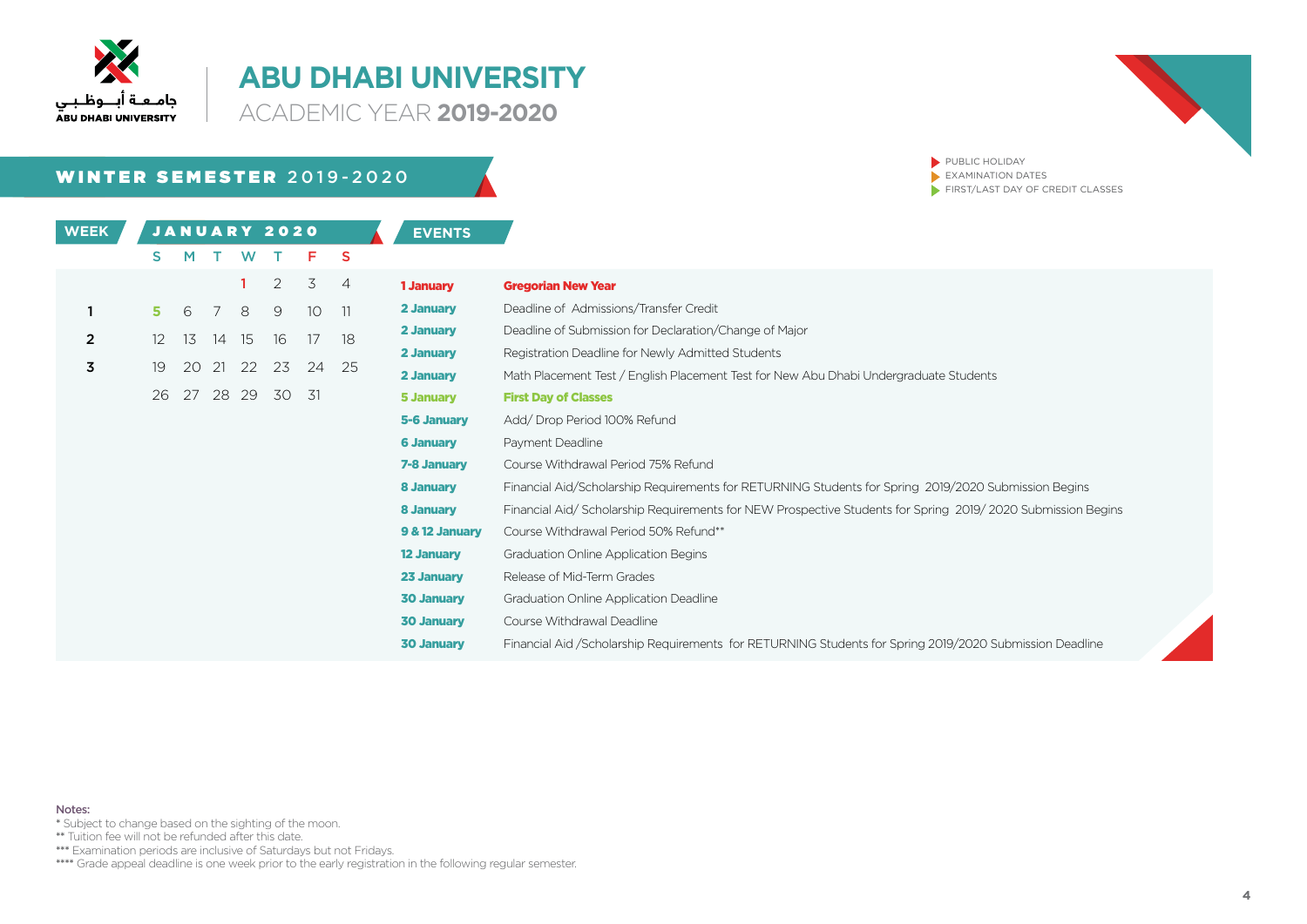

**ACADEMIC YEAR 2019-2020** 



PUBLIC HOLIDAY  $\blacktriangleright$  EXAMINATION DATES

 $\blacktriangleright$  FIRST/LAST DAY OF CREDIT CLASSES

WINTER SEMESTER 2019-2020

| <b>WEEK</b> |    |                    |                   |      | <b>FEBRUARY 2020</b> |    | <b>EVENTS</b>      |                                                                                              |
|-------------|----|--------------------|-------------------|------|----------------------|----|--------------------|----------------------------------------------------------------------------------------------|
|             |    |                    |                   |      | MTWTFS               |    |                    |                                                                                              |
| 4           |    |                    |                   |      |                      |    | <b>6 February</b>  | Financial Aid Requirements for NEW Prospective Students Spring 2019/2020 Submission Deadline |
| 5.          |    |                    |                   |      | 2 3 4 5 6 7 8        |    | <b>15 February</b> | <b>Last Day of Classes</b>                                                                   |
| 6           | 9. | 10 11              | $12 \overline{ }$ | - 13 | 14 15                |    | 16 - 18 February   | <b>Final Exams Period***</b>                                                                 |
|             |    |                    |                   |      |                      |    | <b>20 February</b> | Final Grades Released****                                                                    |
|             |    | <b>16 17 18</b> 19 |                   | - 20 | 21 22                |    | <b>23 February</b> | Scholarships Requirements for NEW Prospective Students Spring 2019/2020 Submission Deadline  |
|             | 23 | 24 25 26           |                   | - 27 | 28.                  | 29 |                    |                                                                                              |

#### SPRING SEMESTER 2019-2020

| <b>WEEK</b> |     | м           |          |          |     | <b>FEBRUARY 2020</b> |    | <b>EVENTS</b>                            |                                                                                                                                                                         |
|-------------|-----|-------------|----------|----------|-----|----------------------|----|------------------------------------------|-------------------------------------------------------------------------------------------------------------------------------------------------------------------------|
|             |     |             |          |          |     |                      |    | <b>17 February</b>                       | Math Placement Test / English Placement Test for New Abu Dhabi Undergraduate Students                                                                                   |
|             |     | $2 \quad 3$ | $\sim$ 4 | -5       | 6   |                      | 8  | <b>18 February</b><br><b>19 February</b> | Math Placement Test / English Placement Test for New AI Ain Undergraduate Students<br>Math Placement Test / English Placement Test for New Dubai Undergraduate Students |
|             | 9   | 10.         | TL.      | 12       | -13 | 14                   | 15 | <b>20 February</b>                       | Deadline of Submissions for Declaration/Change of Major                                                                                                                 |
|             | 16  | 17          | 18       | -19      | 20  | 21                   | 22 | <b>20 February</b>                       | Admissions/Transfer Credit Deadline                                                                                                                                     |
|             |     |             |          |          |     |                      |    | <b>20 February</b>                       | Registration Deadline for Newly Admitted Undergraduate Students                                                                                                         |
|             | 23. | 24          |          | 25 26 27 |     | 28                   | 29 | <b>23 February</b>                       | <b>First Day of Classes</b>                                                                                                                                             |
|             |     |             |          |          |     |                      |    | <b>23 February</b>                       | Payment Deadline for Newly Admitted Students                                                                                                                            |
|             |     |             |          |          |     |                      |    | 23-27 February                           | Add/Drop Period with 100% Refund                                                                                                                                        |
|             |     |             |          |          |     |                      |    | <b>27 February</b>                       | Payment Deadline for Current Students                                                                                                                                   |

#### Notes:

- \* Subject to change based on the sighting of the moon.
- \*\* Tuition fee will not be refunded after this date.
- **EXAMINATION DESCRIPTION ARE INCLUSIVE ARE PERIODE AT A THE SATURAL PROPERTY.**
- \*\*\*\* Grade appeal deadline is one week prior to the early registration in the following regular semester.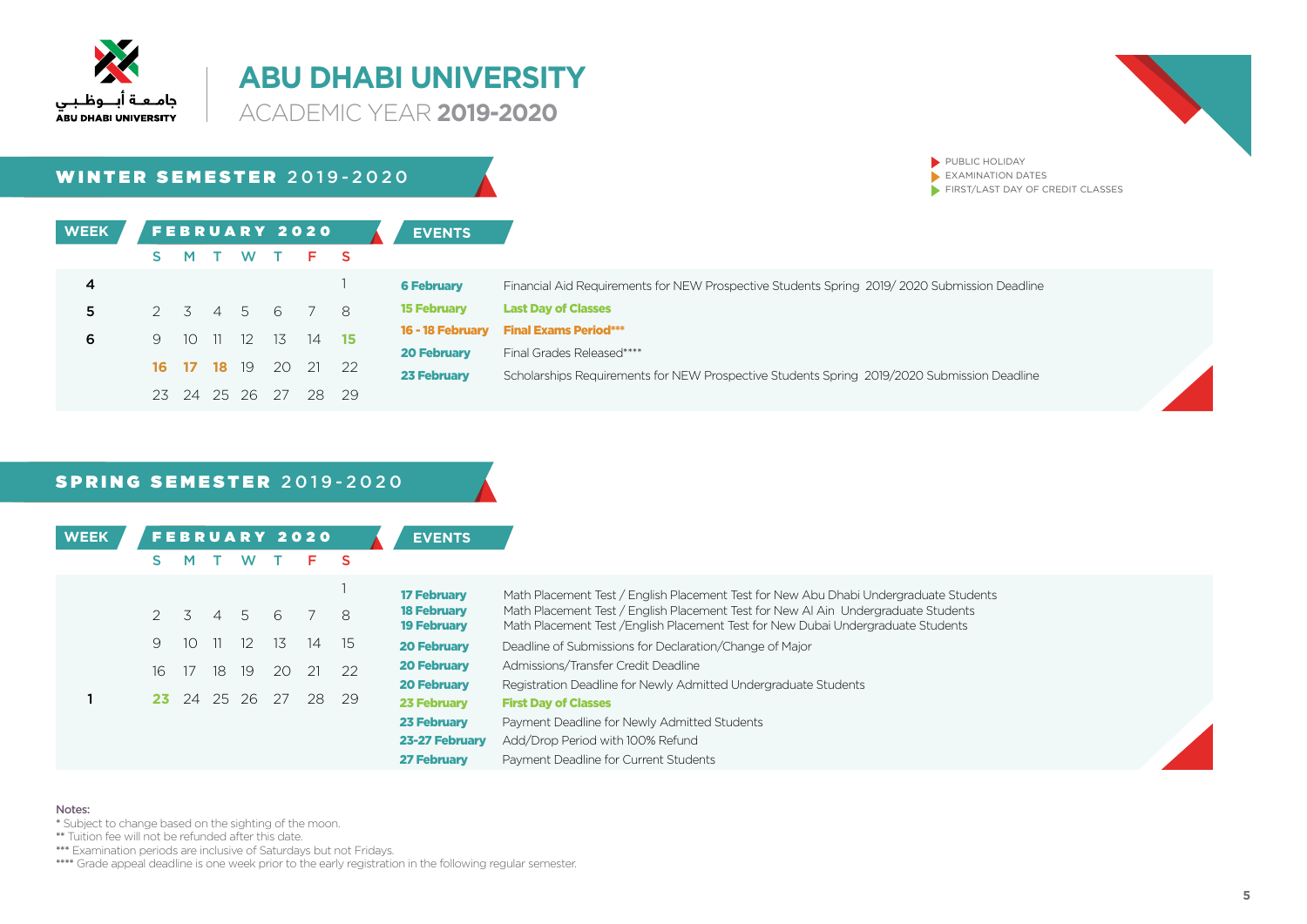

22 March

**ACADEMIC YEAR 2019-2020** 

## SPRING SEMESTER 2019-2020

| <b>WEEK</b>    |    |        |      | <b>MARCH 2020</b> |                   |                |                | <b>EVENTS</b>                 |
|----------------|----|--------|------|-------------------|-------------------|----------------|----------------|-------------------------------|
|                | s  | M      | Τ.   | W                 |                   | T F            | - S            |                               |
| $\overline{2}$ |    |        |      |                   | 2 3 4 5           | -6             | $\overline{7}$ | 1-5 March                     |
|                | 8  | 9      | 1011 |                   | $\frac{12}{2}$    | 13             | -14            | 5 March                       |
|                | 15 | -16    |      |                   |                   | 17 18 19 20 21 |                | 8-12 March                    |
| 3              |    |        |      |                   | 22 23 24 25 26 27 |                | -28            | 8-19 March<br><b>15 March</b> |
|                | 29 | -30-31 |      |                   |                   |                |                | <b>19 March</b>               |

| 1-5 March       | Course Withdrawal Period with 75 % Refund                     |
|-----------------|---------------------------------------------------------------|
| <b>5 March</b>  | Orientation for Newly Admitted Male/Female Students           |
| 8-12 March      | Course Withdrawal Period with 50% Refund**                    |
| 8-19 March      | Spring Break                                                  |
| <b>15 March</b> | <b>Graduation Online Application Begins</b>                   |
| <b>19 March</b> | Term A Course Withdrawal Deadline for PG students (via email) |
| 22 March        | Distance Learning Program Begins                              |
|                 |                                                               |



PUBLIC HOLIDAY  $\blacktriangleright$  EXAMINATION DATES  $\blacktriangleright$  FIRST/LAST DAY OF CREDIT CLASSES

| <b>WEEK</b> |    |       |    | <b>APRIL 2020</b> |      |                 |                 | <b>EVENTS</b>      |                                                                            |
|-------------|----|-------|----|-------------------|------|-----------------|-----------------|--------------------|----------------------------------------------------------------------------|
|             | S. | M     |    | W                 |      | F.              | -S              |                    |                                                                            |
|             |    |       |    |                   | 2    | 3               | $\overline{4}$  | <b>12 April</b>    | <b>Graduation Online Application Deadline</b>                              |
| 5.          | 5. | -6    |    | 8                 | 9    | 10 <sup>°</sup> | $\overline{11}$ | <b>18 April</b>    | <b>Term A Postgraduate Last day of Classes</b>                             |
| 6           | 12 | 13    | 14 | 15                | 16   | 17              | 18              | 19-21 April        | <b>Term A Postgraduate Final Exams Week ***</b>                            |
|             |    |       |    |                   |      |                 |                 | 23 April           | Term A PG Final Grades Released****                                        |
| 7           | 19 | 20 21 |    | - 22              | 23   | 24              | - 25            | 23 Apr - 23 May    | Holy Month of Ramadan*                                                     |
| 8           | 26 |       |    | 27 28 29          | - 30 |                 |                 | 23 April           | Release of Mid-Semester Grades                                             |
|             |    |       |    |                   |      |                 |                 | 26 April           | <b>Term B Postgraduate Classes Begins</b>                                  |
|             |    |       |    |                   |      |                 |                 | <b>26-27 April</b> | Term B PG students Add/Drop Period with 100% Refund                        |
|             |    |       |    |                   |      |                 |                 | 26 April           | Release of the Summer 2019-2020 Term and Fall 2020-2021 Semester Schedules |
|             |    |       |    |                   |      |                 |                 | 27 April           | Payment Deadline for Term B                                                |

#### Notes:

- \* Subject to change based on the sighting of the moon.
- \*\* Tuition fee will not be refunded after this date.

\*\*\*\* Examination periods are inclusive of Saturdays but not Fridays.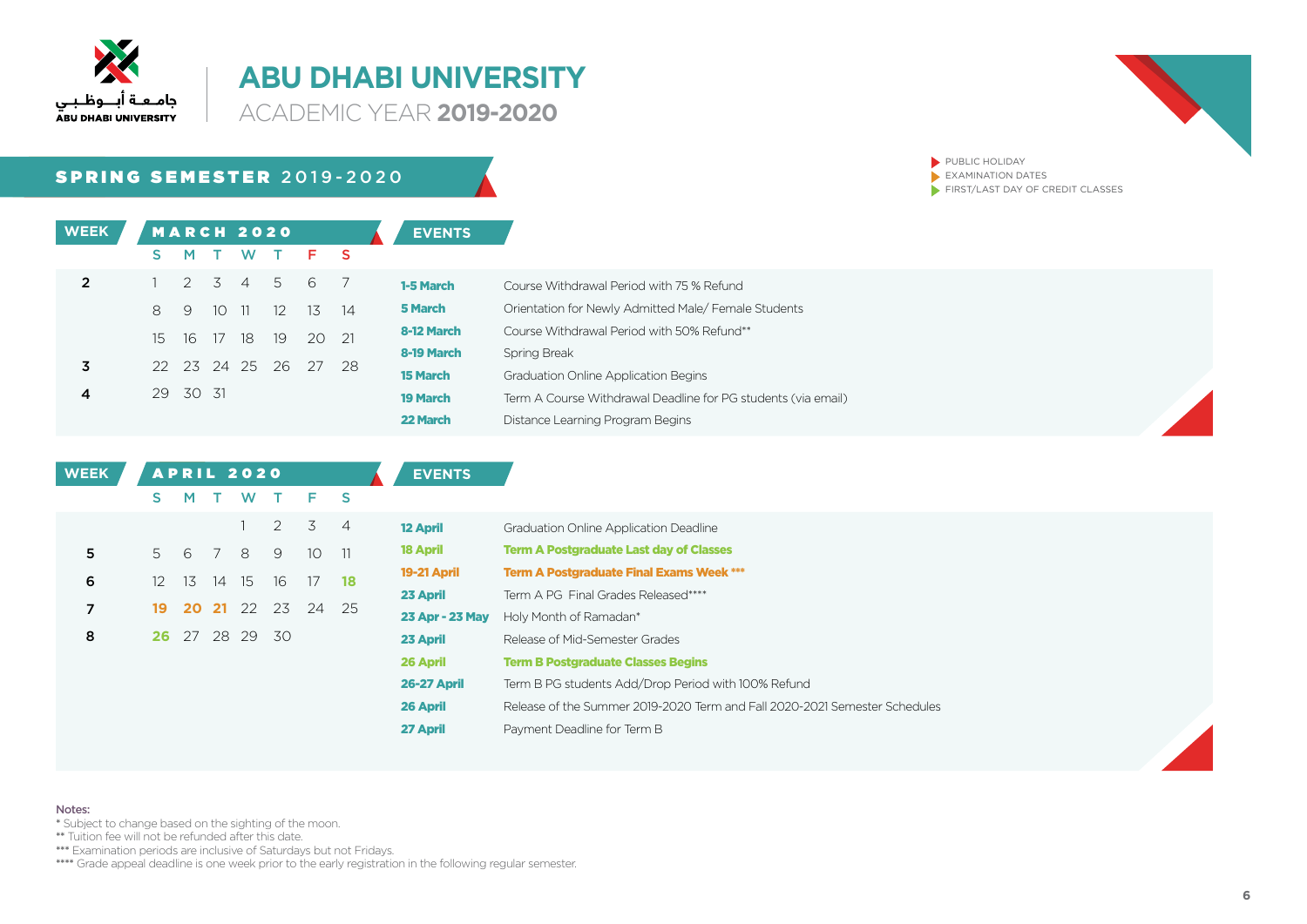

**ACADEMIC YEAR 2019-2020** 



PUBLIC HOLIDAY  $\blacktriangleright$  EXAMINATION DATES

 $\blacktriangleright$  FIRST/LAST DAY OF CREDIT CLASSES

SPRING SEMESTER 2019-2020

| <b>WEEK</b> |                 |               | <b>MAY 2020</b> |                |                |       | <b>EVENTS</b> |                                                                                                |
|-------------|-----------------|---------------|-----------------|----------------|----------------|-------|---------------|------------------------------------------------------------------------------------------------|
|             |                 | м             | <b>W</b>        |                | F.             |       |               |                                                                                                |
|             |                 |               |                 |                |                |       | 3 May         | Fall Semester 2020-2021 Internship Program Application Submission Begins                       |
| 9           |                 | 3 4 5 6       |                 |                | 8              | -9    | 3 May         | Grade Appeals Deadline for Fall 2019-2020 Semester and Winter 2019-2020 Term Final Grades **** |
| 10          |                 | $10 \quad 11$ | 12 13           | 14             |                | 15 16 | 3 May         | Advising and Early Registration for Students Begins                                            |
|             |                 |               |                 |                |                |       | 14 May        | Course Withdrawal Deadline for Undergraduate                                                   |
| 11          | 17 <sup>7</sup> | 18            |                 |                | 19 20 21 22 23 |       | 21 May        | Course Withdrawal Deadline for Postgraduate                                                    |
|             |                 |               |                 | 24 25 26 27 28 |                | 29 30 | 24 - 30 May   | <b>Eid Al Fitr Holiday*</b>                                                                    |
|             | 31              |               |                 |                |                |       | 31 May        | Fall Semester 2020-2021 Internship Program Application Submission Deadline                     |

| <b>WEEK</b>     |    |          |   | JUNE 2020 |      |                      |                      | <b>EVENTS</b>     |
|-----------------|----|----------|---|-----------|------|----------------------|----------------------|-------------------|
|                 | S. |          |   |           |      | M T W T F S          |                      |                   |
| 12 <sup>2</sup> |    |          |   | 2 3 4     |      | 5 6                  |                      | 13 June           |
| 13 <sub>1</sub> |    | 8        | 9 | 10        | - 11 |                      | $12 \quad 13$        | <b>14-24 June</b> |
|                 |    |          |   |           |      |                      | 14 15 16 17 18 19 20 | 25 June           |
|                 |    |          |   |           |      | 21 22 23 24 25 26 27 |                      | 27 June           |
|                 |    | 28 29 30 |   |           |      |                      |                      |                   |
|                 |    |          |   |           |      |                      |                      |                   |

Notes:

\* Subject to change based on the sighting of the moon.

\*\* Tuition fee will not be refunded after this date.

\*\*\*\* Examination periods are inclusive of Saturdays but not Fridays.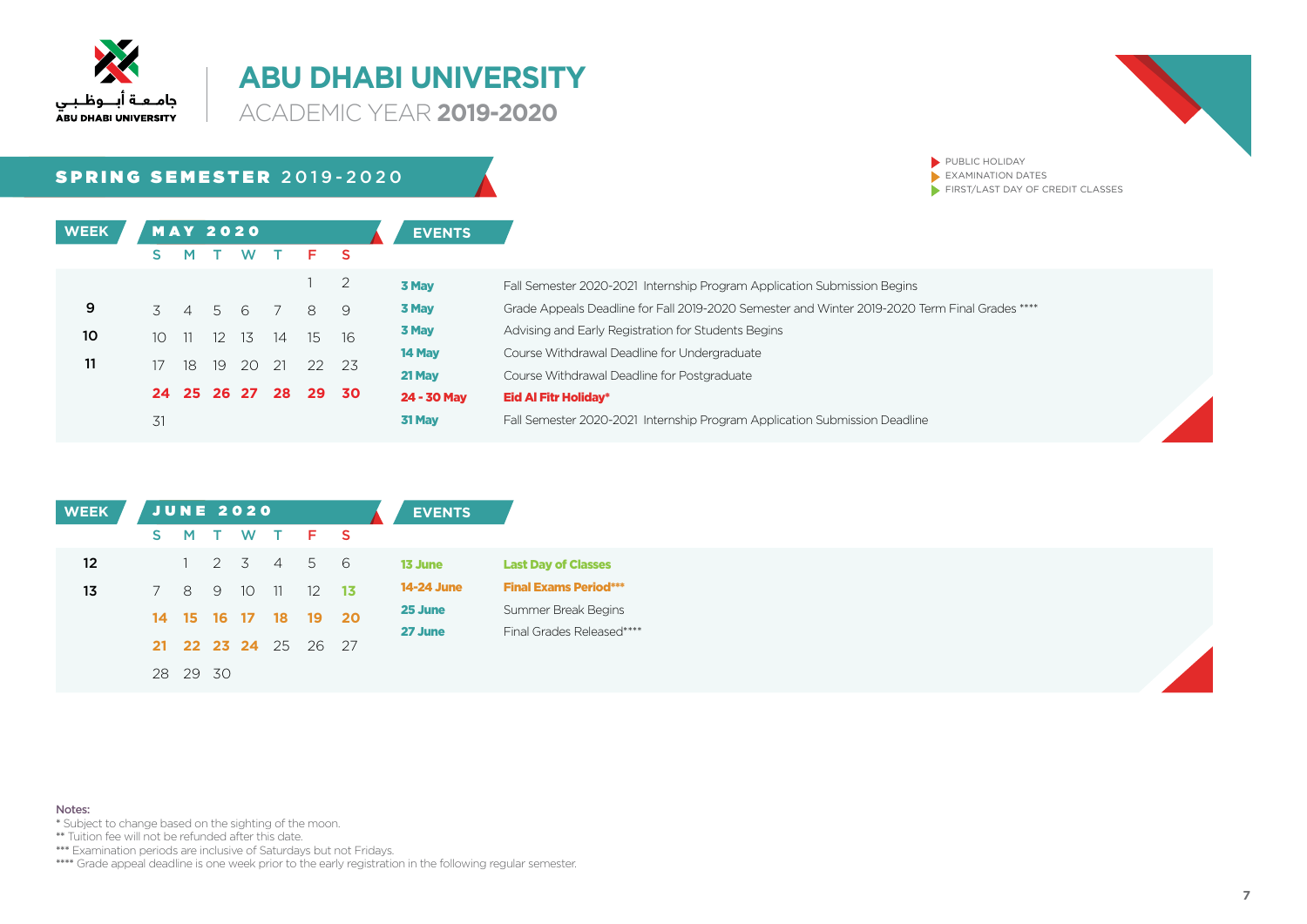

**ACADEMIC YEAR 2019-2020** 



PUBLIC HOLIDAY  $\blacktriangleright$  EXAMINATION DATES

 $\blacktriangleright$  FIRST/LAST DAY OF CREDIT CLASSES

SUMMER SEMESTER 2019-2020

| <b>WEEK</b> |    |           |    | JUNE 2020   |               |                      |     | <b>EVENTS</b>      |
|-------------|----|-----------|----|-------------|---------------|----------------------|-----|--------------------|
|             | s  | M         |    |             |               | T W T F S            |     |                    |
|             |    | $1 \quad$ |    |             |               | 2 3 4 5 6            |     | 25 June            |
|             | 7  |           | 89 |             | $10 \quad 11$ | 12                   | -13 | 25 June            |
|             | 14 |           |    | 15 16 17 18 |               | 19                   | 20  | 25 June            |
|             |    |           |    |             |               | 21 22 23 24 25 26 27 |     | 25 June<br>28 June |
|             |    | 28 29 30  |    |             |               |                      |     | 28 - 29 June       |
|             |    |           |    |             |               |                      |     | 29 June            |

| 25 June        | Deadline of Submissions for Declaration/Change of Major                               |
|----------------|---------------------------------------------------------------------------------------|
| 25 June        | Deadline for Admissions/Transfer Credit                                               |
| 25 June        | Registration Deadline for Newly Admitted Students                                     |
| 25 June        | Math Placement Test / English Placement Test for New Abu Dhabi Undergraduate Students |
| 28 June        | <b>First Day of Classes</b>                                                           |
| 28 - 29 June   | Add/Drop Period 100% Refund                                                           |
| 29 June        | Payment Deadline                                                                      |
| 30 Jun - 1 Jul | Course Withdrawal Period 75% Refund                                                   |



| <b>WEEK</b> |    |    |    | <b>JULY 2020</b> |                |                 |                | <b>EVENTS</b>         |                                                                                                          |
|-------------|----|----|----|------------------|----------------|-----------------|----------------|-----------------------|----------------------------------------------------------------------------------------------------------|
|             | s. | M  |    | W                |                | F.              | - S            |                       |                                                                                                          |
|             |    |    |    |                  | $\overline{2}$ | 3               | $\overline{4}$ | 1 July                | Financial Aid/Scholarship Requirements for RETURNING Students for Fall 2020-2021 Submission Begins       |
|             | 5. | -6 |    | 8                | 9              | 10 <sup>1</sup> | 11             | 1 July                | Financial Aid/Scholarship Requirements for NEW Prospective Students for Fall 2020-2021 Submission Begins |
|             | 12 | 13 | 14 | 15               | 16             | 17              | 18             | <b>2 &amp; 5 July</b> | Course Withdrawal Period 50% Refund**                                                                    |
|             |    |    |    |                  |                |                 |                | 5 July                | <b>Graduation Online Application Begins</b>                                                              |
|             | 19 | 20 | 21 | 22               | 23             |                 | 24 25          | 19 July               | Release of Mid-Term Grades                                                                               |
|             |    |    |    | 26 27 28 29      | 30 31          |                 |                | 23 July               | <b>Graduation Online Application Deadline</b>                                                            |
|             |    |    |    |                  |                |                 |                | 23 July               | Course Withdrawal Deadline                                                                               |
|             |    |    |    |                  |                |                 |                | 30 July               | <b>Arafat Day *</b>                                                                                      |
|             |    |    |    |                  |                |                 |                | 31 Jul - 3 Aug        | Eid Al Adha Holiday *                                                                                    |

Notes:

- \* Subject to change based on the sighting of the moon.
- \*\* Tuition fee will not be refunded after this date.

\*\*\*\* Examination periods are inclusive of Saturdays but not Fridays.